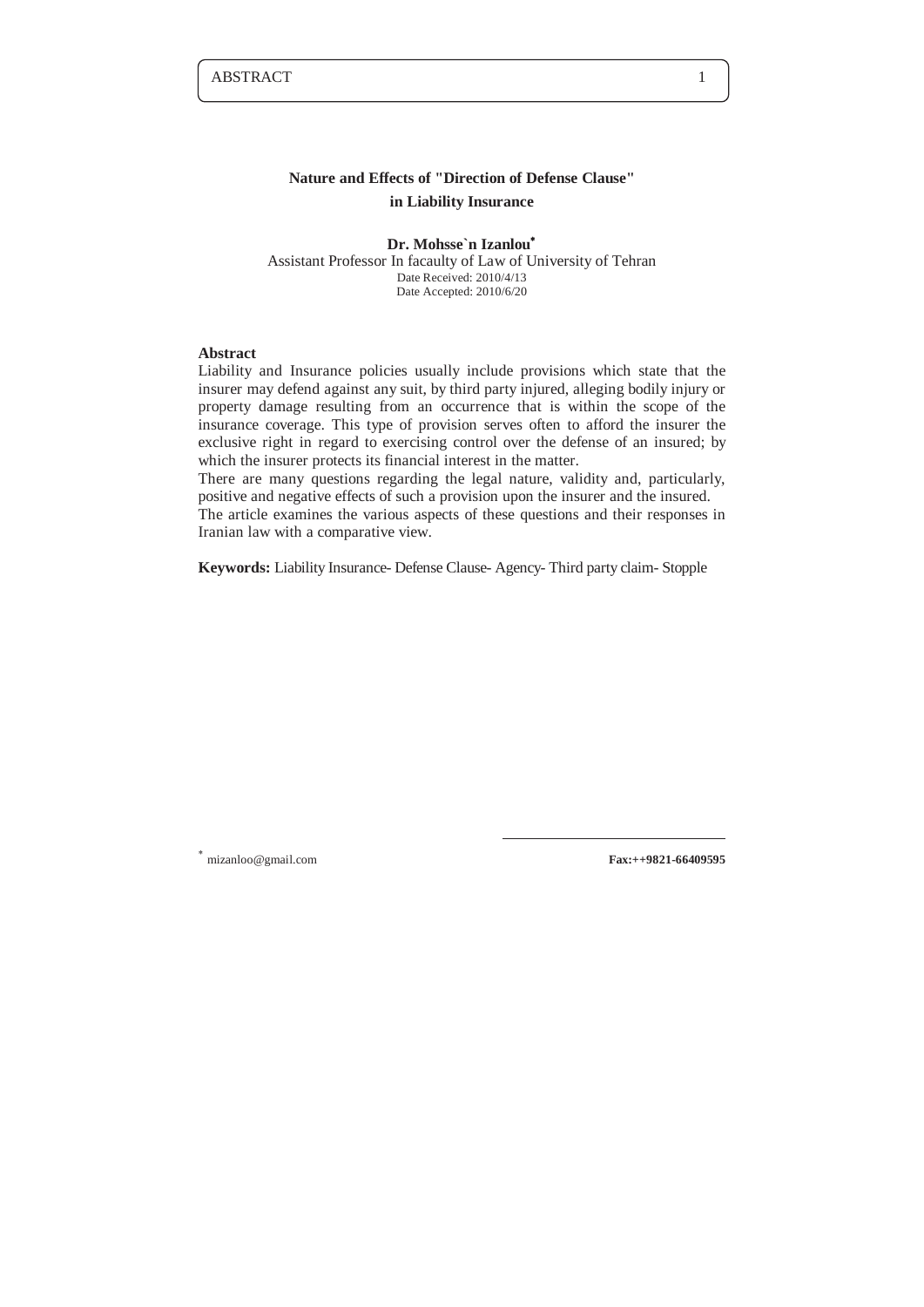## **Etude de la Situation de la Science du Droit en Iran Apres la Revolution Islamique Avec Regard à Son Orientation Future**

**Dr. S. Hossein Safai<sup>∗</sup>** Professeur à la Faculté de Droit de l'Université de Téhéran **Dr. Mahmoud Kazemi∗∗** Professeur assistant à la Faculté de Droit de l'Université de Téhéran Date Received: 2010/4/17 Date Accepted: 2010/6/22

# **Abstract**

Nous avons etudie les deux periodes de l'evolution du droit iranien avant la Revolution Islamique, dans un autre article. Dans cet article, nous proposons d'examiner l'evolution de le droit après la Revolution Islamique.

Après le triomphe de la Révolution islamique,commence la troisième période de l'évolution du droit iranien. De maintes changements et modifications se sont intervenus dans la législation iranienne, en vue de son adaptation aux principes et règles du droit musulman chiite(figh). Les programmes des facultés de droit et le contenu des livres académiques ont étés modifiés pour répondre aux exigences de la nouvelle législation. Le système de l'enseignement et de la recherche en matière de droit souffre, à l'heure actuelle des inconvénients et insuffisances notables qui sont examinés en cet article proposant en plus certaines solutions.

**Key words:** enseignement du droit, Révolution islamique, sources du droit, évolution du droit

 $\overline{a}$ 

**<sup>∗</sup>** hsafaii@chamran.ut.ac.ir **Fax:++9821-66497912**

**∗∗** kazemi46@gmail.com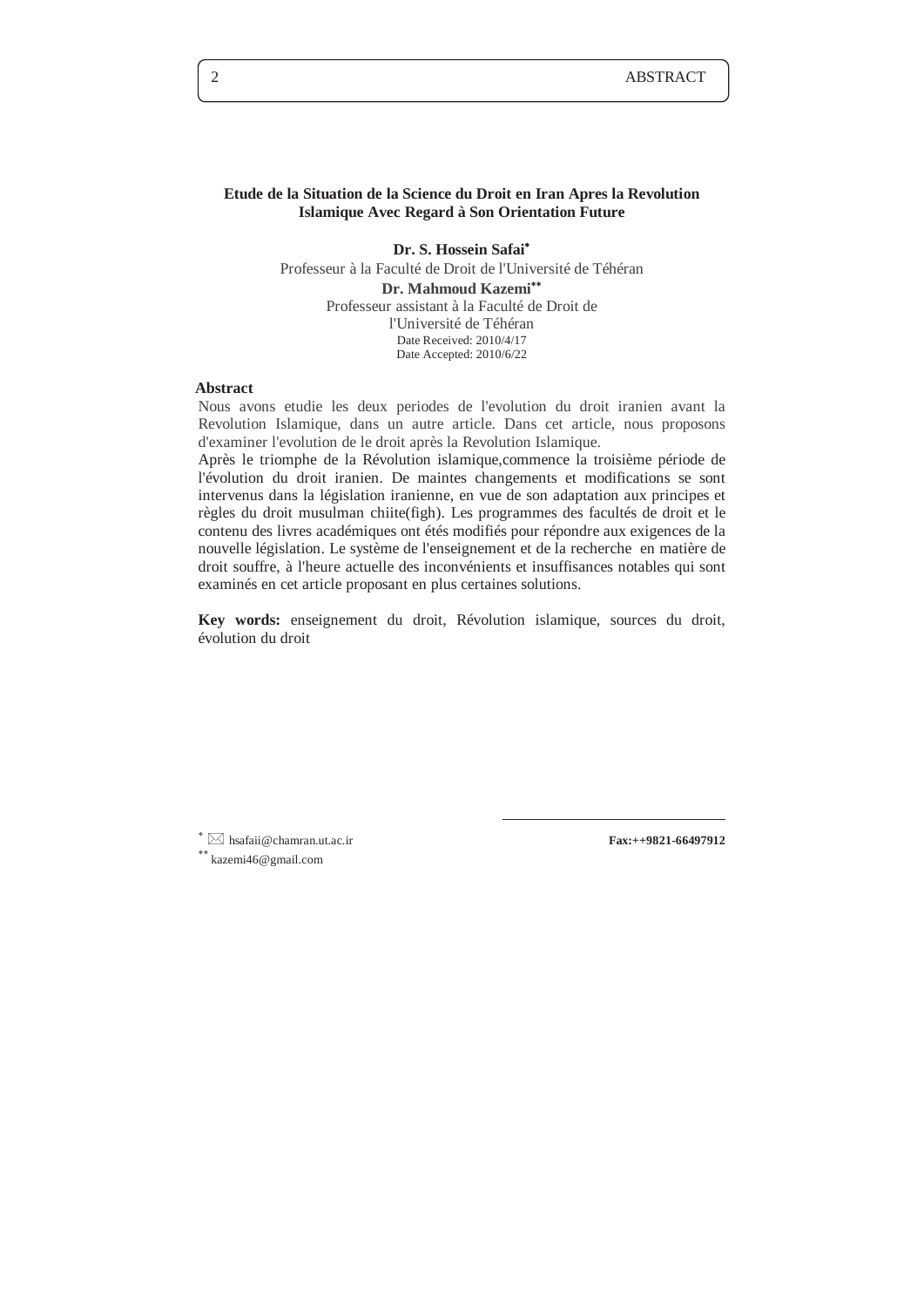#### **Consumer Protection Legislations: Their Application and Effective Factors**

## **PART II**

**Dr. Morteza Adel<sup>∗</sup>** Assistant Professor In Faculty of Law, University of Tehran **Behnam Ghafari Farsani∗∗** PhD student In Faculty of Law, University of Tehran Date Received: 2010/4/18 Date Accepted: 2010/6/21

#### **Abstract**

In the first part of this article it was mentioned that nowadays in most countries consumer protection acts are approved, however, necessary and fundamental aspect of these legislations, i.e., determining the scope of their application have received less attention, both in legislations and in law books. It can be claimed that the precise determination of the ambit of these acts depends on three elements and concepts to be specified, that is, Consumer, Supplier and Consent to Consumption. The concept of consumer and its effective factors was completely debated in the first part of this article. In the current part, supplier and consumption consent will be dealt with coupled with some comparative studies. In the end, the conclusion of article will be rendered.

**Key Words:** Consumer, Supplier, Consumption Consent, Consumer Protection, Rights, Iranian Law.

 $\overline{a}$ 

**<sup>∗</sup>** madel@ut.ac.ir **Fax:++9821-66497912 ∗∗** bghaffary@ut.ac.ir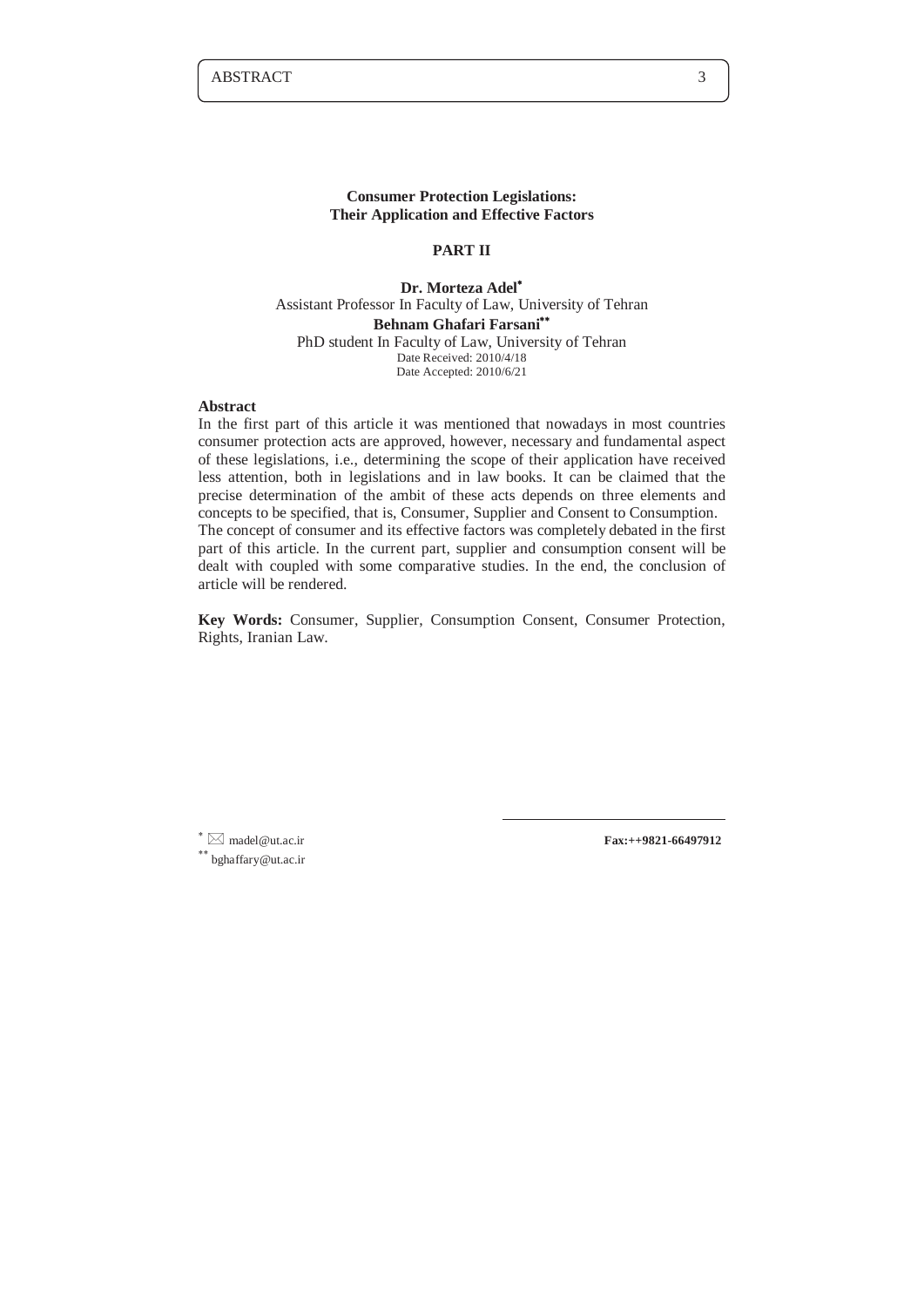## **La Jusbice Constitutionnelle ou le Contrôle de Constitutionalité des Lois**

**Dr. Bizhan Abbasi<sup>∗</sup>** Assistant Professor In facaulty of Law of University of Tehran Date Received: 2010/5/18 Date Accepted: 2010/7/27

# **L`extrait**

Dans un système juridique, la constitution est au sommet de la hiérarchie des règles et les autres normes sont plus bas. Cette hiérarchie se fait en fonction des organes auteurs de ces règles. Il ne suffit pas seulement de parler sur l`autorité de la constitution sur les autres normes, mais il est nécessaire de prévoir un système de contrôle et une institution afin de surveiller la conformité de la loi du pouvoir législatif et des règlemnts du pouvoir exécutif à la constitution. La plupart des pays ont adopté ce système mais les organes et les modalités sont différents. Tantôt une institution juridique (les tribunaux ordinaires de l`ordre judiciaire ou une juridiction spéciale) fait ce contôrle tatntôt un organe politique dont les membres sont nommés par les autorits politique ou une chambre législative. Egalement le contrôle peut s`opèrer avant l`entrée en vigueur de la loi ou après et selon l`initiative des citoyens ou des auitorités publiques (les juges ou les auitorités politiques).

Les mots clés: constitutionalité de la loi, justice constitutionnelle, modèle américain, modèle européen, cour constitutionnelle, juge constitutionnel, auitorités politiques, tribunal ordinaire, contrôle par voie d`action, contrôle par voie d`exception, autorité de chose jugée.

-

**<sup>∗</sup>** bizhan\_abbasy@yahoo.com **Fax:++9821-66409595**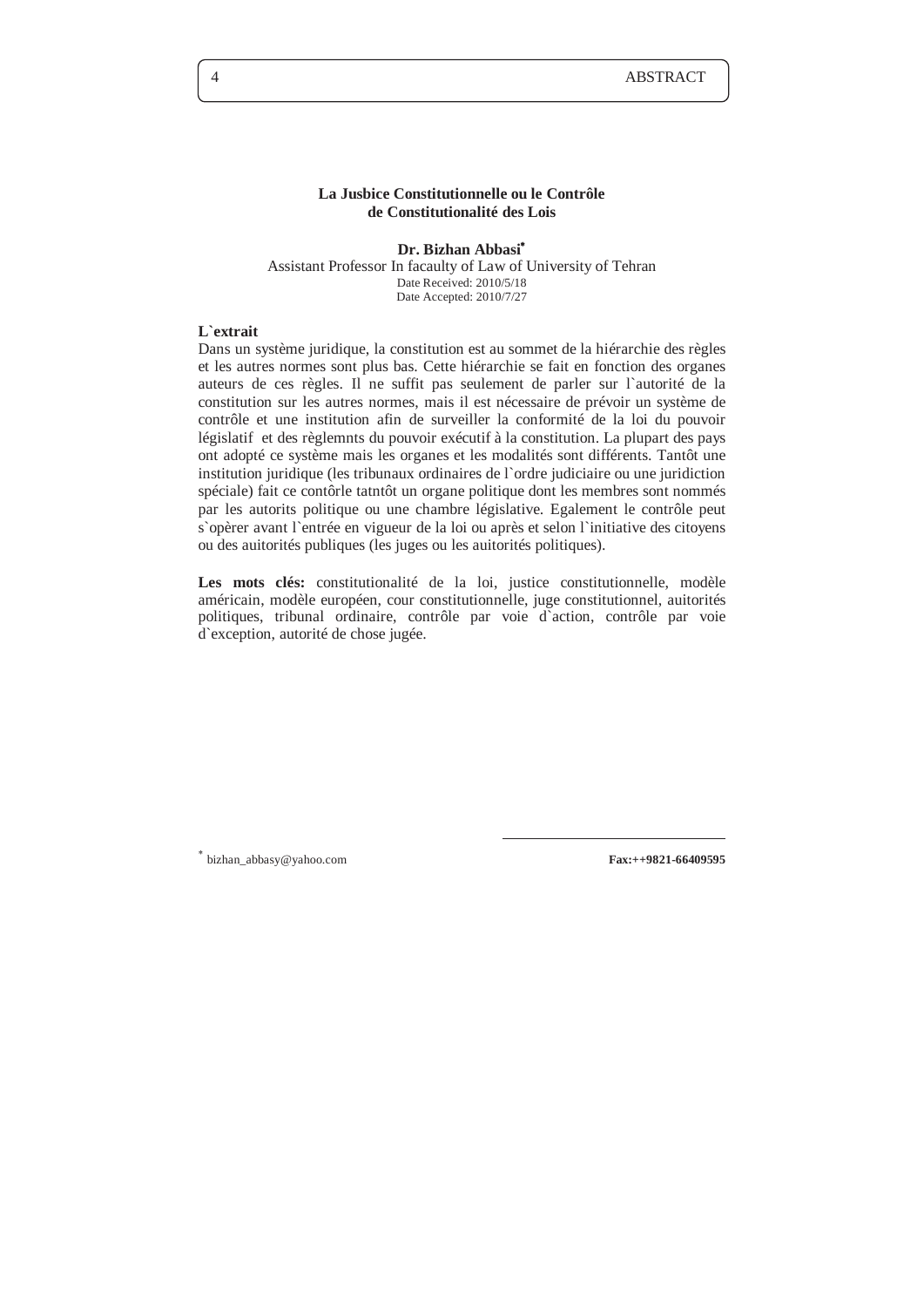#### **Financing BOT Projects**

#### **Dr. Majid Ghamami<sup>∗</sup>** Assistant Professor In facaulty of Law of University of Tehran Date Received: 2010/6/1 Date Accepted: 2010/7/25

# **Abstract**

To speed up the industrialization and development in infrastructures are the most important challenge of the developing countries. The core of this challenge is how to finance the process. For the countries that do not have enough energy resources or other natural resources to export, the simple way of financing is borrowing from the international bodies like World Bank or the internationally active financial institutions. But this is the beginning of the complicated problems of economic nature. To overcome these problems and to encourage the private sector investment in the infrastructures, an effective mechanism has been recently derived from the traditional suspicious system of "concession" by the name of BOT (Build, Operate and Transfer) scheme. The cornerstone of BOT approach is the financing the project without the host government being financially indebted. This method of financing called "project finance" is the main subject of this essay.

**Keywords:** "Build, Operate & Transfer", BOT, Financing, Sovereign Guarantees, Project Finance, Risk Allocation, Concession System, Privatization

-

**<sup>∗</sup>** majidghamami@ut.ac.ir **Fax:++9821-66409595**